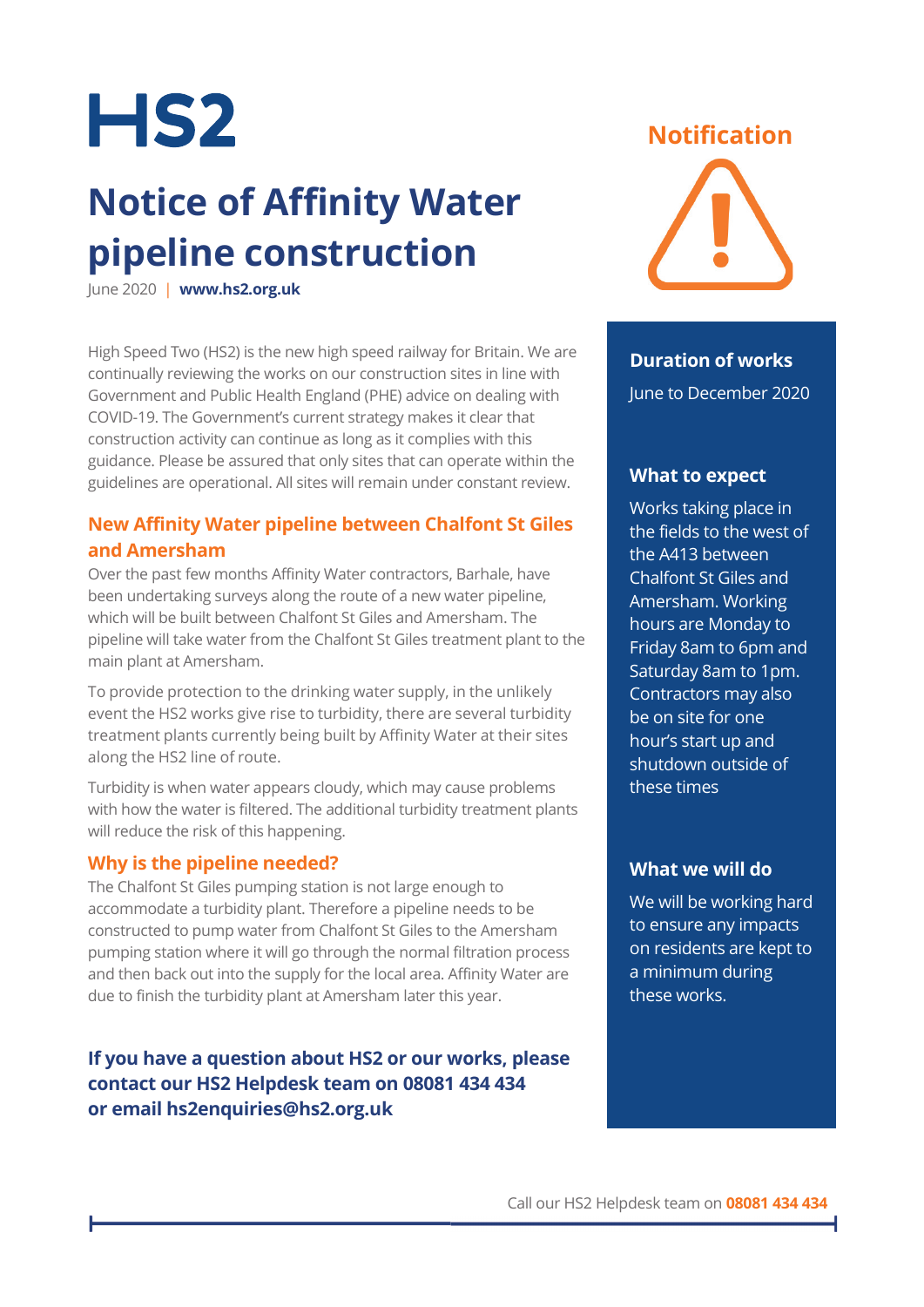## **Notice of Affinity Water pipeline construction**

#### **Notification**



#### **www.hs2.org.uk**

#### **Water supply in the local area**

During construction and the operational lifetime of HS2 we will not impact on the quality or quantity of the water supply that Affinity Water (as regulated by the Environment Agency) are committed to supply. We continue to work closely with Affinity Water and the Environment Agency to agree designs and construction approach so that we have no impact on the existing resident, business and environmental commitments.

#### **Where does the pipeline go and impact on Public Rights of Way?**

The pipeline goes from Chalfont St Giles pumping station to the Amersham pumping station. There are three compounds along the pipeline where the works will be managed from. These are at Gore Hill in Amersham, at a shared facility with other HS2 contractors at Bottom House Farm Lane and at the pumping station at Mill Lane in Chalfont St Giles. Where the pipeline works impact Public Rights of Way, these will be managed so that they remain open, although there may be times when access will need to be managed.



The map below shows where the new pipeline will be built in land south west of the A413 between Chalfont St Giles pumping station and Amersham pumping station.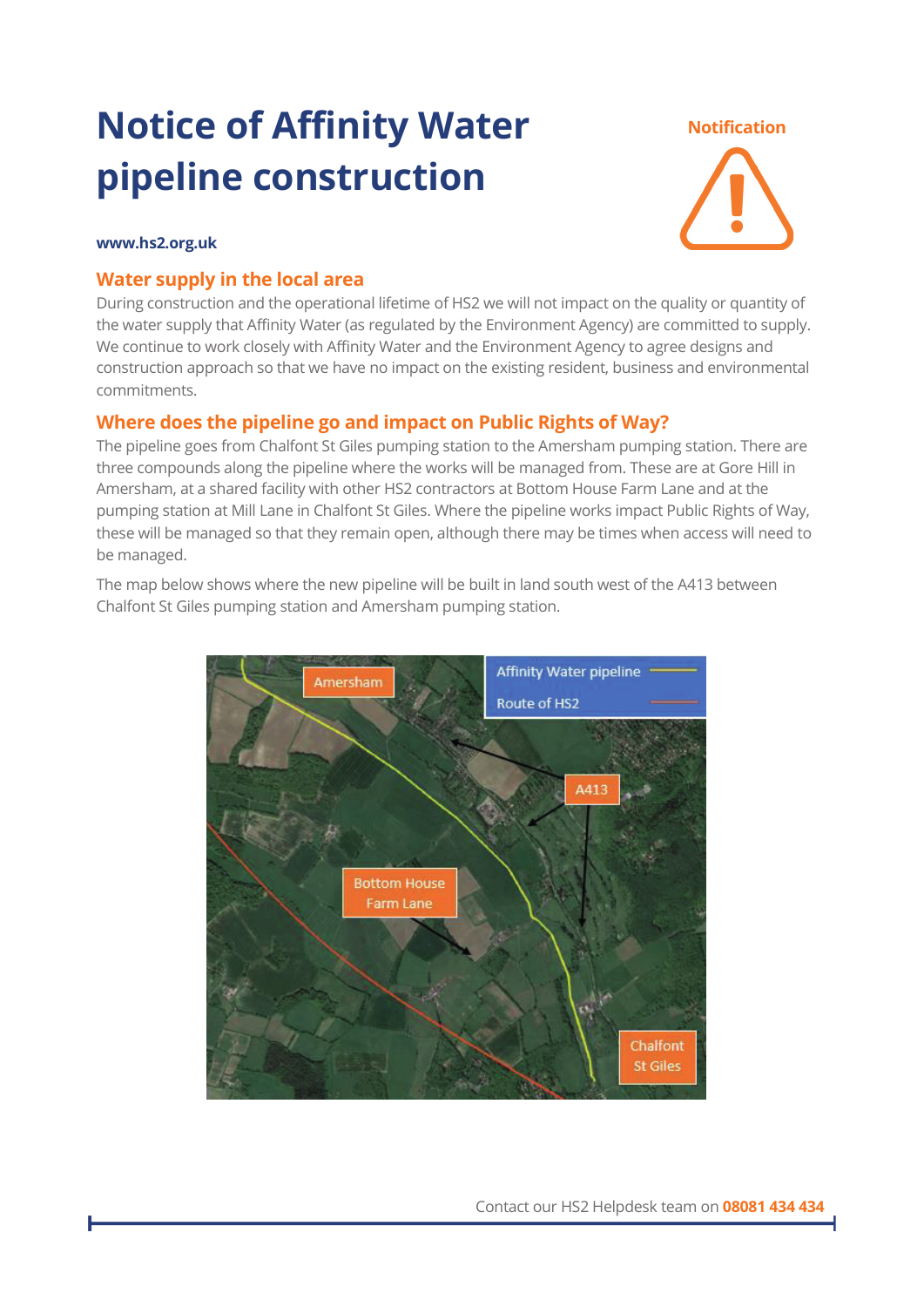## **What else is happening in your area?**

#### **www.hs2.org.uk**

#### **Contact our new HS2 Helpdesk team**

Our new Helpdesk team is based in our Head Office in Birmingham. This is so that we can provide you with the best service possible. Our team is here to listen and respond to your enquiry, complaint or feedback to help us be a good neighbour.

You can contact our Helpdesk team all day, every day of the year on:

Freephone: **08081 434 434**

Minicom: **08081 456 472**

Email: **hs2enquiries@hs2.org.uk**

#### **Keep up-to-date with your local community website**

To find out more about what's happening in your area and receive regular email updates, you can sign up to our local community websites at: www.hs2inyourarea.co.uk.

#### **About our Community and Business Funds**

We are offering two funds that are available to local communities and businesses between the West Midlands and London, to help with the disruption caused by our construction work. These are the Community and Environment Fund (CEF) and the Business and Local Economy Fund (BLEF).

The CEF is designed to give communities the opportunity to share in the benefits of HS2. It is an allocated fund that communities are able to apply for, to help to support local projects that aim to improve their local area.

The BLEF is designed to support local economies that may be disrupted by the construction of HS2. BLEF grants are for local business support organisations and local authorities to help maintain business activity in local communities.

For more information about each of these funds, including how to apply, please visit: https://www.groundwork.org.uk/hs2funds